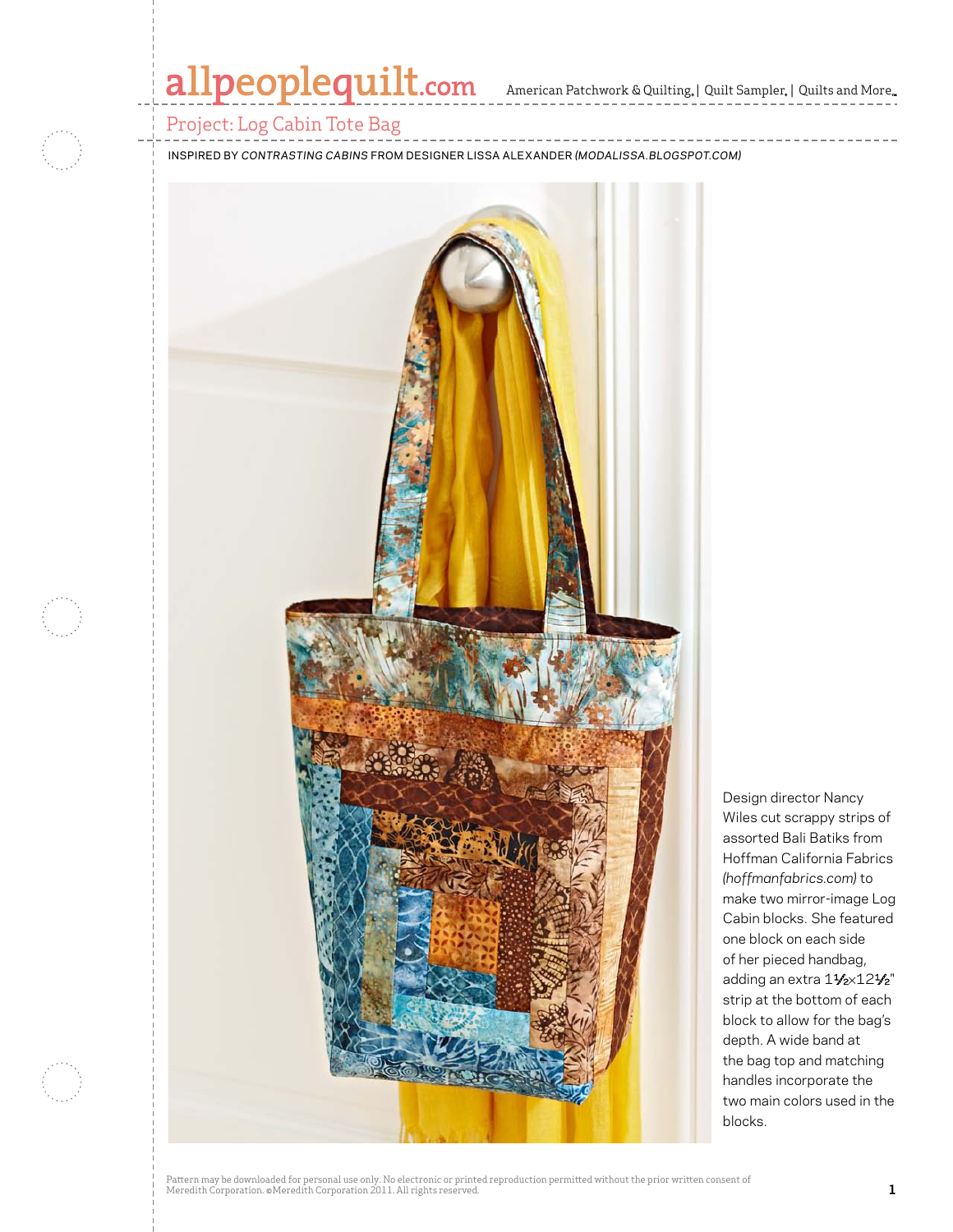# allpeoplequilt.com

Project: Log Cabin Tote Bag



#### Materials

- **1⁄2** yard total assorted brown and tan batiks (bag body)
- **1/<sub>2</sub>** yard total assorted teal and blue batiks (bag body)
- **1⁄4** yard brown-and-turquoise batik (bag band, straps)
- **5/8** yard dark brown batik (bag and strap lining)
- **7/8** yard of 22"-wide heavyweight fusible interfacing

#### Finished bag: 8×131⁄2×4"

Quantities are for 44⁄45"-wide, 100% cotton fabrics.

Measurements include 1/4" seam allowances. Sew with right sides together unless otherwise stated.

### Cut Fabrics

Cut pieces in the following order.

**From assorted brown and tan batiks, cut:**

- **•** 2-11/2×121/2" strips
- **•**  2—11⁄2×111⁄2" strips
- **•** 2-11/2×101/2" strips
- **•** 2-11/<sub>2×</sub>91/<sub>2</sub>" strips
- **•** 2–11⁄2×81⁄2" strips
- **•** 2-11/2×71/2" strips
- **•** 2-11/<sub>2×6</sub>1/<sub>2</sub>" strips
- **•** 2-11/<sub>2×</sub>51/<sub>2</sub>" strips
- **•** 2-11/2×41/2" strips
- **•** 2-11/2×31/2" strips
- **•**  2—21⁄2" squares

**From assorted teal and blue batiks, cut:**

- **•** 2-11/<sub>2×12</sub>1/<sub>2</sub>" strips
- <sup>■</sup> 2-11⁄<sub>2</sub>×111⁄<sub>2</sub>" strips
- **•** 2–11⁄2×101⁄2" strips
- **•** 2-11/<sub>2×</sub>91/<sub>2</sub>" strips
- **•** 2-11/2×81/2" strips
- **•** 2-11/<sub>2</sub>×71/<sub>2</sub>" strips
- **•** 2–11⁄2×61⁄2" strips
- **•** 2-11/2×51/2" strips
- **•** 2–11⁄2×41⁄2" strips
- **•** 2–11⁄2×31⁄2" strips
- **•** 2-11/2×21/2" strips

**From brown-and-turquoise batik, cut:**

- **•** 2-11⁄2×22" strips
- **•**  2—3×121⁄2" rectangles

**From dark brown batik, cut:**

- **•** 2-11⁄2×22" strips
- **•** 2-121/<sub>2×16</sub>" rectangles
- **From interfacing, cut:**
- **•**  2—1×22" strips
- **•** 2-121/<sub>2</sub>×131/<sub>2</sub>" rectangles
- 4-3×12<sup>1</sup>⁄2" rectangles

### Assemble Blocks

- 1. Referring to Diagram 1, sew together a brown or tan batik 2<sup>1</sup>/<sub>2</sub>" square and a teal or blue batik 11⁄2×21⁄2" strip. Press seam away from brown or tan batik square.
- 2. Add teal or blue batik  $1\frac{1}{2} \times 3\frac{1}{2}$ " strip to right-hand edge of Step 1 unit (Diagram 2). Press as before.
- **3.** Sew brown or tan batik 11⁄2×31⁄2" strip to top edge of Step 2 unit (Diagram 3). Then add brown or tan batik 11/2×41/2" strip to left-hand edge of unit (Diagram 4). Press all seams away from center.
- 4. Referring to Diagram 5, continue adding assorted batik strips to pieced unit in counterclockwise order, pressing all seams away from center, to make a Log Cabin block. The block should be 12<sup>1</sup>/<sub>2</sub>" square including seam allowances. Sew a teal or blue batik 11/2×121/2" strip to bottom edge of Log Cabin block; press seam toward strip. The block should now be  $12\frac{1}{2} \times 13\frac{1}{2}$ " including seam allowances.
- **5.** Referring to Diagram 6, repeat steps 1–4 using remaining brown, tan, teal, and blue batik square and strips to make a mirror-image block. Add remaining teal or blue batik 11⁄2×121⁄2" strip to bottom edge of mirror-image Log Cabin block.

### Assemble Bag Body and Straps

- 1. Fuse an interfacing  $12\frac{1}{2}\times 13\frac{1}{2}$ " rectangle to wrong side of each Log Cabin block. Then fuse an interfacing 3×121⁄2" rectangle to wrong side of each brownand-turquoise batik 3×121⁄2" rectangle.
- 2. Referring to Diagram 7, sew together a fused Log Cabin block and a fused brown-andturquoise batik rectangle; press seam toward brown-andturquoise rectangle. Topstitch 1/8" above seam line to make bag front. Repeat to make a mirrorimage bag back.
- **3.** Layer bag front and back; sew together side and bottom edges to make bag body (Diagram 8). Using tip of iron, carefully press seam open.
- 4. To shape a flat bottom for bag, at one corner match bottom seam line to side seam line, creating a flattened triangle (Diagram 9). Measure and mark on seam allowance 2" from point of triangle. Draw a 4"-long line across triangle, and sew on drawn line. Trim excess fabric. Repeat at remaining bottom corner. Turn bag body right side out.
- **5.** Sew together dark brown batik 121⁄2×16" rectangles along both sets of long edges and one set of short edges, leaving a 4" opening in one long edge, to make bag lining. Do not turn bag lining right side out.
- **6.** Repeat Step 4 to shape a flat bottom for lining.

Pattern may be downloaded for personal use only. No electronic or printed reproduction permitted without the prior written consent of Meredith Corporation. ©Meredith Corporation 2011. All rights reserved. **2**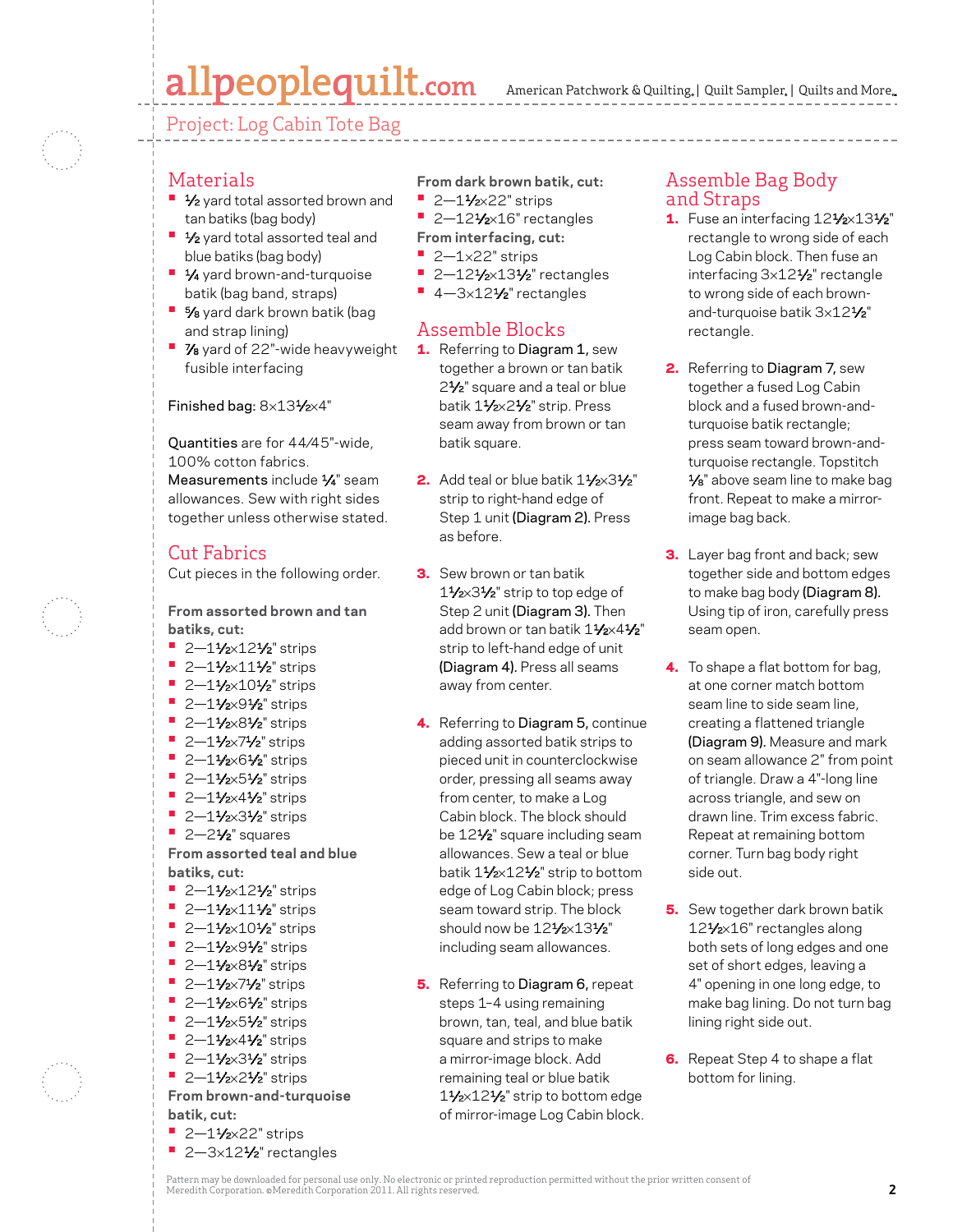### allpeoplequilt.com

Project: Log Cabin Tote Bag

- 7. Center a 1<sup>1</sup>/<sub>2×</sub>22" interfacing strip on wrong side of a brownand-turquoise batik 11/2×22" strip; fuse. Layer fused brownand-turquoise batik strip with a dark brown batik 11/2×22" strip (Diagram 10). Stitch together strips' long edges; avoid catching interfacing in seams. Turn right side out and press flat; topstitch 1/8" from long edges to make a strap. Repeat to make a second strap.
- edge. Repeat with second strap **2.** 8. Referring to Diagram 11, pin a strap's raw ends to front edge of bag body; make sure strap is centered with 4" between the ends. Baste strap ends to bag body a scant 1⁄4" from bag's and bag back.

#### **C. Neubauer 8-3-11** Assemble Tote Bag

**100005433** 1. Insert bag body inside bag lining with right sides together; straps should be between bag

and lining. Align raw edges and seams. Stitch together upper edges of bag body and lining, backstitching over each strap for reinforcement.

- **2.** Turn bag and lining right side out through opening in lining; then pull lining out of bag. Machinepan mang succer sug. mashing<br>stitch opening of lining closed.
- **APQ DECEMBER 2011 CMR 4431952 3.** Insert lining back into bag and press upper edge. Topstitch 1/8" from upper edge to complete tote bag.











**DIAGRAM 4**



**DIAGRAM 5**



**DIAGRAM 6**